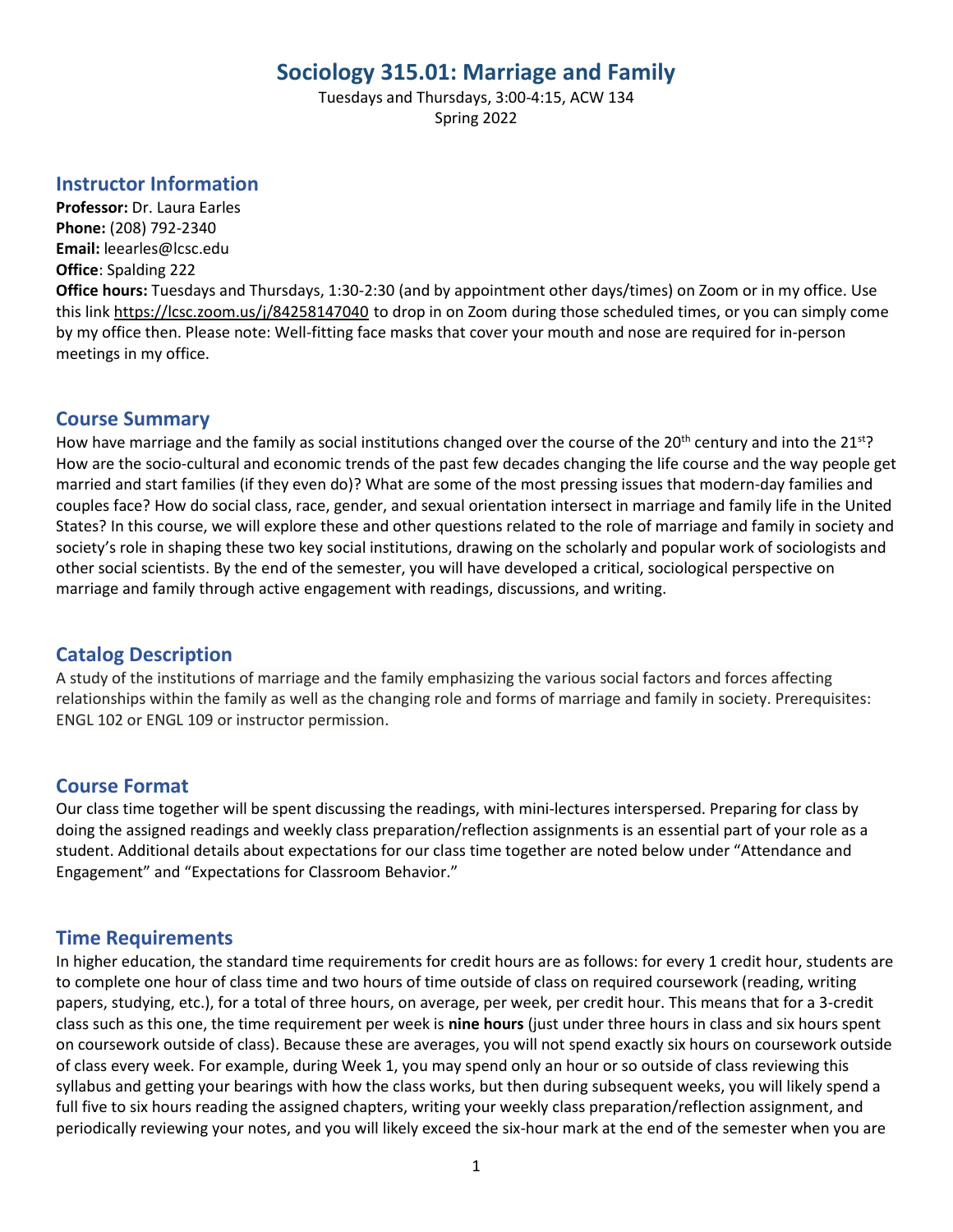writing your final paper. What this all comes down to is that you should expect to spend considerable time outside of class on reading, writing, studying, etc., so be sure to plan your weekly schedule accordingly.

## **Course Objectives**

This course is designed to help you gain knowledge and develop skills that will aid you in becoming a critical thinker, a successful student, and an informed, engaged member of society. Specifically, in this course you will:

- gain knowledge of how society operates on the micro and macro levels
- learn how to interpret your and others' experiences using a sociological framework
- gain an understanding of the role of marriage and family in society and society's role in shaping marriage and family life
- gain practice discussing social issues in an informed, critical, and civil manner
- write well-organized assignments, essays, and a paper that demonstrate an understanding of key sociological issues and concepts
- conduct an interview and in the process learn a new research skill

## **Overall Goal**

I want you to learn something new in this class. Sounds simple, right? Well, in my experience, this isn't always such an easy task. We all have so many taken-for-granted assumptions about how the world works, what constitutes reality, why people behave in certain ways, etc., that it is sometimes difficult for us to recognize when what we've "always known" is keeping us from learning more. I think that all of us—teachers and students alike—need to continually challenge ourselves to learn more about the world in which we live. I believe the way to accomplish this is by questioning popular interpretations of social phenomena, seeking out credible information that will help us answer our questions, and understanding that we can always learn more about any given topic. You should do well in this course if you approach the material with this in mind.

## **My philosophy of learning**

My philosophy of learning derives from my more basic approach to life, which can be summed up in two words: be curious. The mark of an active mind is *curiosity*, a genuine desire to learn more about whatever it is you're actively studying as well as the myriad of other things that cross your path or your mind during a given day. Curiosity has driven my own academic pursuits since I was an undergraduate, and that, in turn, influences how I teach and how I hope you will approach the learning process in this class. In emphasizing this quality, curiosity, I am implicitly (and now explicitly) revealing that I think learning works best as a self-motivated, internally driven process. Interestingly, this is at odds with how we (meaning the larger enterprise of formal education) tend to approach teaching and learning in the United States, in that through the process of grading, calculating GPAs, awarding scholarships, etc., we use external rewards to motivate students. I would encourage you to reflect on this and consider the degree to which your own motivation for learning and, in turn, your academic behaviors are driven by internal versus external motivations. You're probably driven by a mix of both, which is understandable given our more general cultural orientation, but I'd encourage you to try to focus on the internal motivations a bit more. In doing so, you will likely notice a perceptual shift in how your approach your schoolwork. For example, instead of *having* to read a chapter, you might find yourself being *interested in* reading a chapter in order to learn more about a given topic, or instead of cramming for an exam, you may begin periodically reviewing your notes and thinking about how the new concepts and insights you're learning can be applied to your own life, what you see in the news, etc. If you approach this class in this way, you will begin to see the world around you through the lens of sociology, which will undoubtedly spur further curiosity, likely beyond the bounds of what we cover in this class, and that's exactly the point: from this semester forward you will be even more curious about the social world, which will hopefully lead to further learning throughout your life.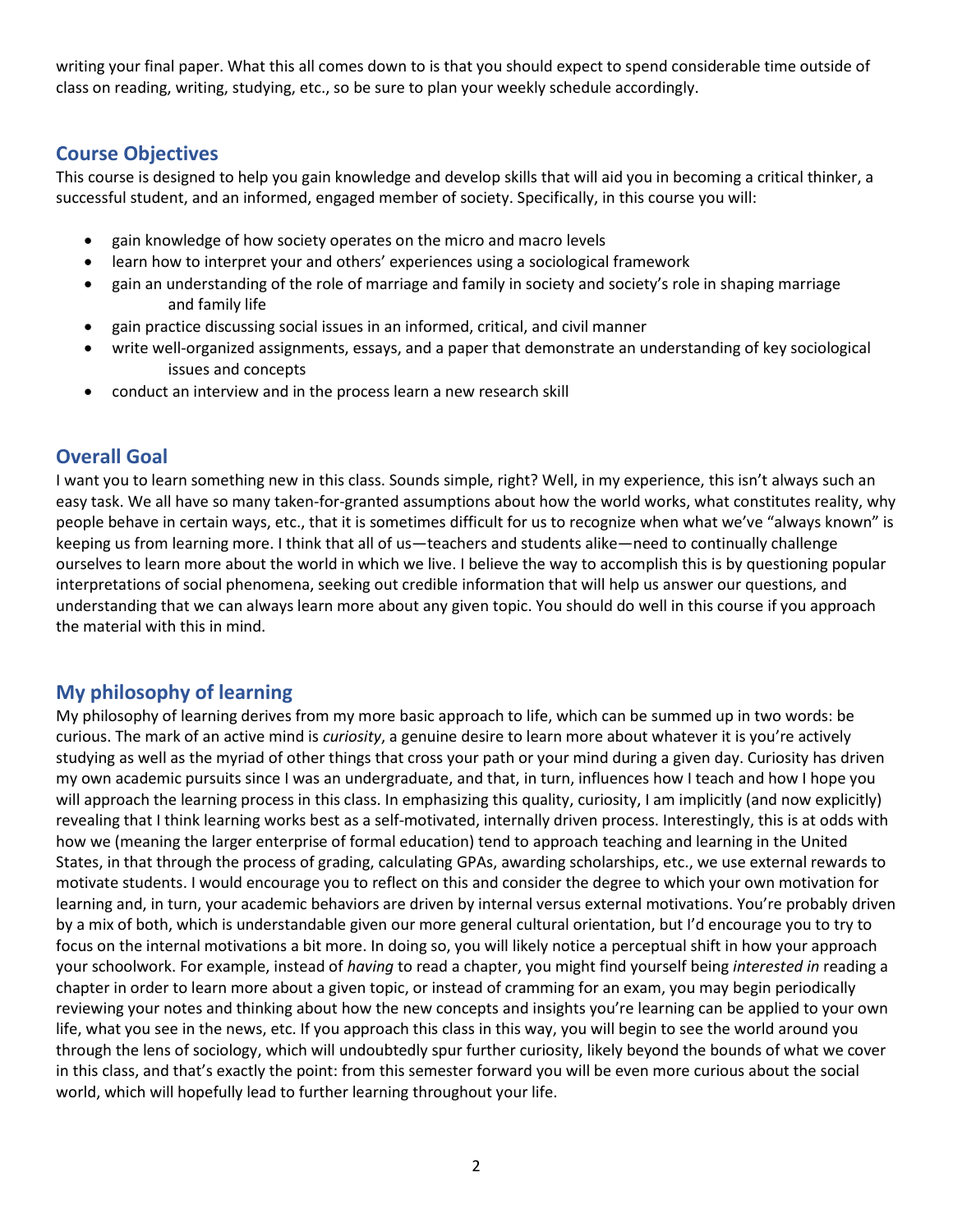## **Required Readings**

**Reading is** *key* **to your success in this class.** Our class dynamic and your learning depend on your active engagement with the assigned readings. What does "active engagement" entail? If you're like me, it means you may have to read certain passages several times to fully understand them, and you will definitely want to jot down notes (important points, your own insights, questions, etc.) as you read. It also requires that you block off several hours of your weekly schedule for reading for this class so that you can read entire chapters/articles in an uninterrupted fashion, rather than bits and pieces in between all of the other things on your daily to-do list. Finally, it involves consciously thinking about key points from earlier readings as you encounter new ones in subsequent readings, integrating various insights as we move through the semester.

There are two types of readings we will do this semester: chapters in the required book, which is an edited collection, and articles and chapters that I have posted on Canvas, which include peer-reviewed journal articles, scholarly book chapters, and popular articles and chapters from various news outlets and other sources. This is the required book, which is available at the LCSC Bookstore and from various booksellers online:

Skolnick, Arlene and Jerome Skolnick, Eds. 2014. *Family in Transition*, 17<sup>th</sup> Edition. Boston, MA: Pearson.

#### **\*Please note: It is imperative to get the 17th edition, because other editions do not have the same readings.**

You can find the other required readings arranged in alphabetical order in the "Readings" module in Canvas. The authors and titles of those readings are noted in the course schedule (on the last few pages of this syllabus). **You should always have the Skolnick and Skolnick reader and any other readings (printed or electronic copies) readily available during our class sessions because we will directly reference them in our discussions.**

### **Assignments and Grading**

Final grades are calculated using a 200-point scale based on the following:

**Class Preparation/Reflection Assignments – 30% (60 pts.)** Each week for which there are assigned readings, there will be a relatively brief writing assignment asking you to summarize, apply, and/or reflect on what you are learning from the assigned readings and, in some cases, from our class discussions, as well. **These assignments will be posted each week by Friday afternoon and are due the following Tuesday or Thursday, depending on the week, by 1:30 p.m.** They should take you approximately 30-60 minutes to write, depending on the week. There are 13 of these assignments, worth 5 points each, and your lowest score will be dropped, meaning that if you miss one, it won't affect your grade in any way.

**Participation and Engagement Self-Assessment – 5% (10 pts.)** You are required to actively engage in our class sessions by coming to class having done the readings and regularly contributing to both small-group and full-class discussions. At the end of the semester, you will do a self-assessment of your level of participation and engagement, for which you will assign yourself a score of 1-10. Specific instructions for how to do your self-assessment will be posted in Canvas.

**First Exam - 20% (40 pts.)** This take-home exam will consist of essay questions. You will demonstrate your ability to integrate readings, lectures, discussions, and films (if applicable). You will submit the exam in Canvas.

**Second Exam - 20% (40 pts.)** The second exam will follow the same general format as the first exam.

**Life History/Trajectory Paper – 22.5% (45 pts.)** You will write a 6-8-page paper in which you examine and interpret your life history and trajectory in comparison with an older family member/friend's life history, situating both within the context of larger socio-historical trends and processes. This will involve you interviewing an older member of your family or an older friend to gain a detailed understanding of his/her life history, particularly with regard to romantic relationships, marriage, and family life. Specific instructions for the paper will be posted in Canvas during the first few weeks of the semester. During Weeks 14 and 15, you will present and discuss some of your findings in class so that your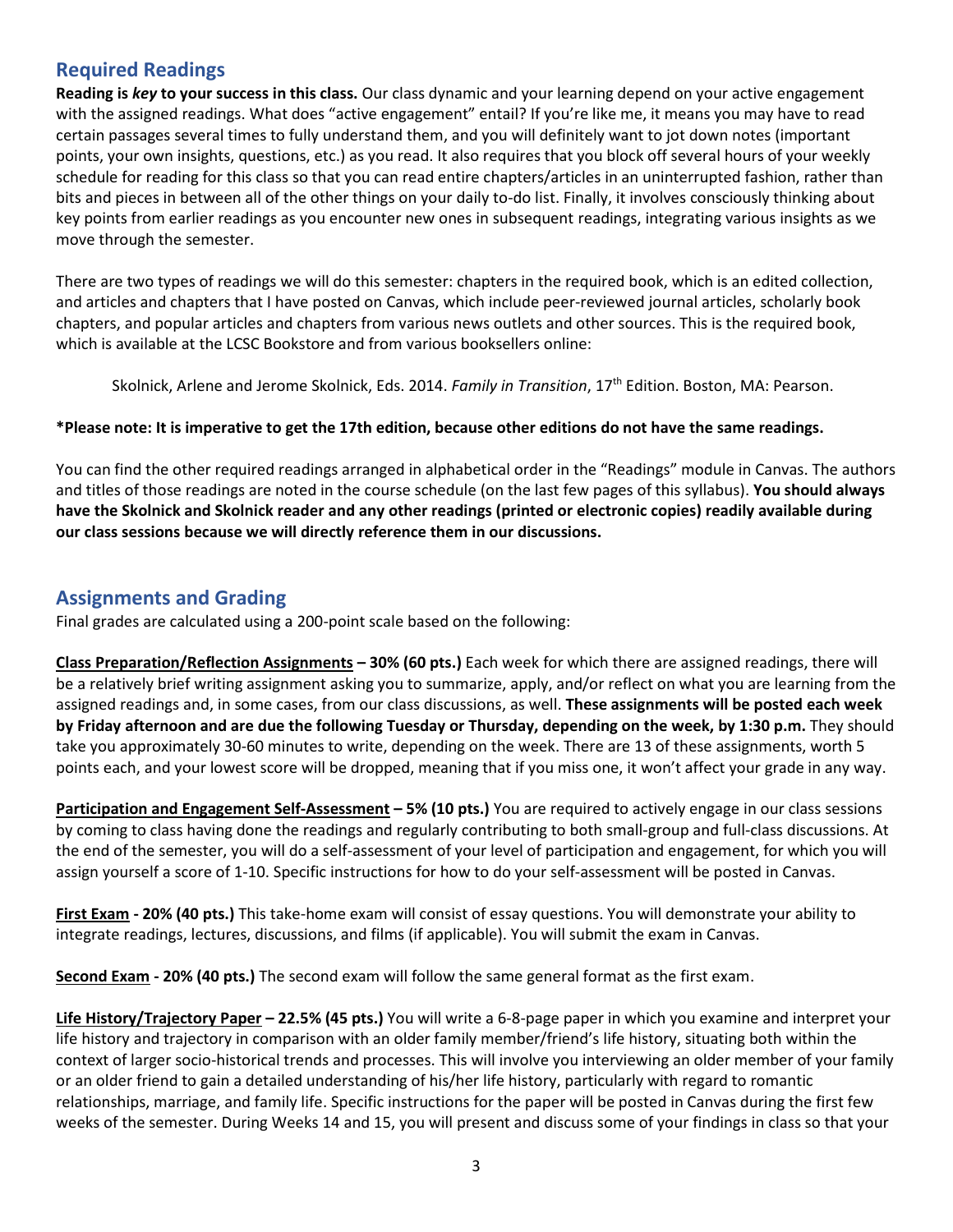classmates and I can help you extend your interpretation/analysis further. Your paper will then be due during finals week.

**Paper Themes Post 2.5% (5 points)** You will submit a brief written summary of one or two specific themes/findings that you are focusing on in your paper. This will be submitted as a post in a discussion in Canvas, but it will not be an actual online discussion; it will simply be a forum in which everyone can post and read others' posts in preparation for our discussion of your papers during Weeks 14 and 15.

#### **Important notes:**

\*Keep in mind that this is a text- and discussion-based class, so active engagement with the readings, participation in class, and good note taking are key to your success.

\*Study guides will be posted on Canvas one week before the exams are posted. The weekly Powerpoint slides are also good guides to what sorts of questions you may be asked to address on the exams.

#### **Overall grading scale, based on 200 total points earned at the end of the semester:**

| $A = 93-100\%$ (185-200 pts.)            | $C = 73-76\% (145-152 \text{ pts.})$     |
|------------------------------------------|------------------------------------------|
| $A = 90-92\% (179-184 \text{ pts.})$     | $C - 70-72\%$ (139-144 pts.)             |
| $B+ = 87-89\%$ (173-178 pts.)            | $D+ = 67-69\%$ (133-138 pts.)            |
| $B = 83 - 86\% (165 - 172 \text{ pts.})$ | $D = 60 - 66\% (119 - 132 \text{ pts.})$ |
| $B- = 80-82\% (159-164 \text{ pts.})$    | $F = 59\%$ or less (118 or below         |
| $C+$ = 77-79% (153-158 pts.)             |                                          |

#### **Evaluation criteria:**

Your **exam answers** will be graded according to the thoroughness with which you have addressed the questions posed; the correctness of your answers; the extent to which you offer a sociological analysis/interpretation; the extent to which your answer reflects engagement with the course readings, lectures, discussions, and films, as appropriate; and the quality of your writing.

Your **life history/trajectory paper** will be graded according to the thoroughness with which you have explored key, sociologically relevant aspects of your life and your family member/friend's life; the extent to which you offer a sociological analysis/interpretation; the extent to which you have integrated course readings (and, if applicable, other scholarly sources of information) to help you construct this analysis/interpretation; and the quality of your writing.

In terms of the **actual grades** assigned to both types of written work, I use the following holistic rubric to conceptualize the different grade categories:\*

- "A"s are reserved for truly superior work that illustrates depth, breadth, and nuanced comprehension of the course material, skillful integration of insights from the assigned readings, and nearly flawless writing.
- "B"s are assigned to above average, well-written work that fulfills/answers the assignment/question posed in a sociological manner, and includes relevant references to course readings.
- "C"s are an indication that more detail and analysis are needed, your argument/points may be somewhat flawed/incorrect or not linked to any of the readings, and/or your writing noticeably needs improvement.
- "D"s are a sign that your analysis/interpretation is deeply flawed, and/or you have not completely answered the questions posed, and/or your writing needs significant improvement.
- "F"s are an indication that you have not met the basic requirements of the paper/exam (addressing the questions posed in at least a somewhat sociological manner) and/or your writing is unacceptable..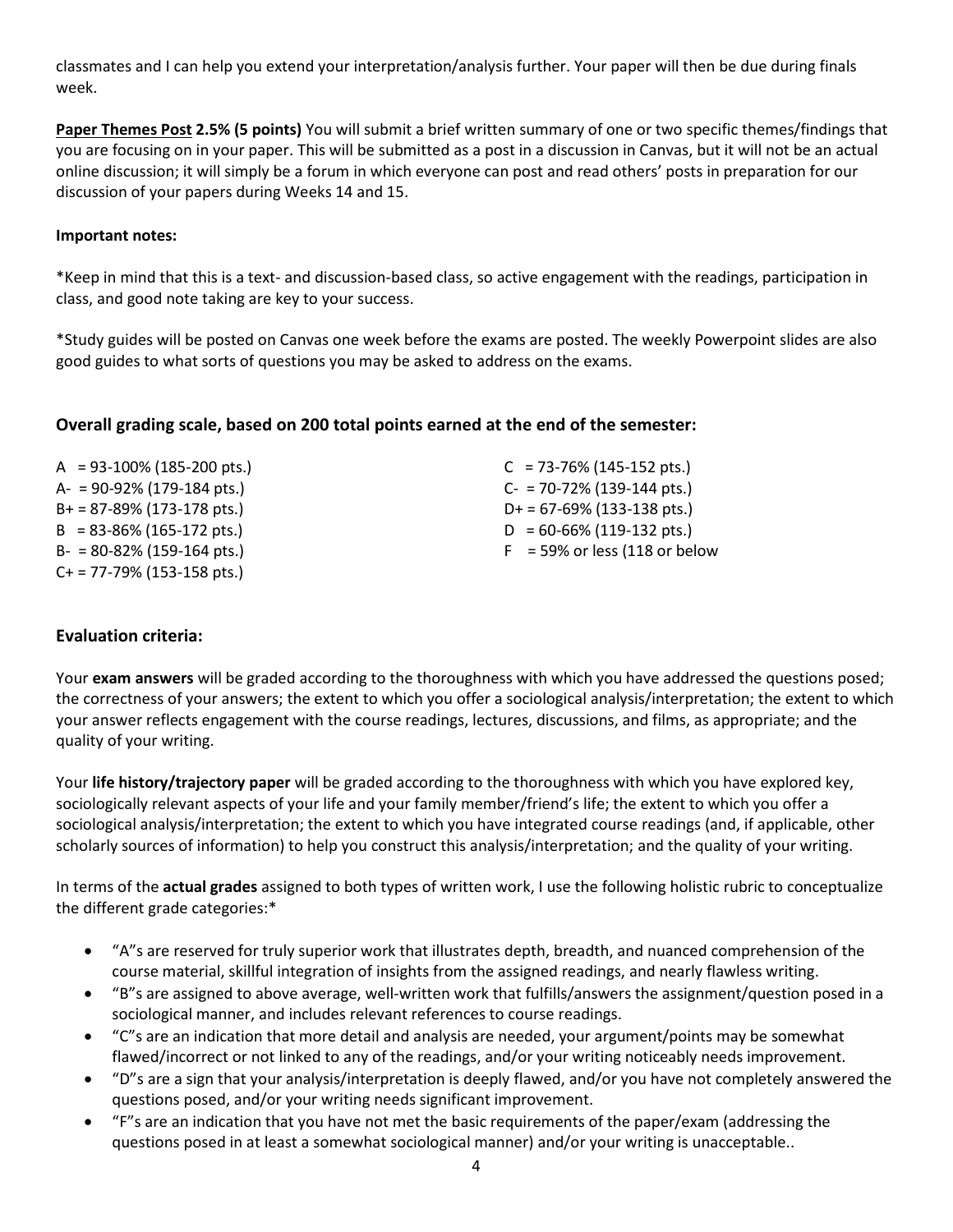\*Note: This holistic rubric will be transformed into a points-based rubric in Canvas for the life history/trajectory paper and will also include a criterion related to the use of APA style for that paper. You will be able to view that rubric prior to writing that paper. Similarly, for the exams, the points earned for each answer will be calculated with a grading rubric that reflects the criteria above. You will be able to view that rubric before writing your answers for the exam.

The weekly **class preparation/reflection assignments** will be graded according to the degree to which your response to the question(s) posed illustrates that you are engaging with the course readings, taking time to write a thoughtful, wellwritten response, and making connections between/among key points/concepts. The rubric for these assignments will be attached to each assignment in Canvas so that you can review it in advance.

## **Attendance and Engagement**

I believe very strongly in the benefits of regular attendance and a high level of engagement with the course material. **You will not do well in this course if you do not attend class on a regular basis, thoroughly engage with the readings, and periodically review your notes.** You also need to check into Canvas regularly in order to read any announcements I've posted, preview (and review) the Powerpoint slides for the week, and also, of course, submit the weekly class preparation/reflection assignments. *Previewing the Powerpoint slides I post each week on Mondays will help you anticipate the sorts of key points we'll be discussing in class, which will, in turn, help you be better prepared for active participation.*

**If you happen to miss a day of class for** *non***-health-related and otherwise routine reasons, please do not email me asking what you missed. Instead, it is your responsibility to stay abreast of the material we're covering by following along with the course schedule** (on the last few pages of this syllabus), completing the required readings for the week noted therein, and reviewing the Powerpoint slides and any other information posted on Canvas for the day(s) you were absent. I also strongly suggest getting notes from a classmate for any class session you miss.

**When it comes to missing class for** *health-related reasons, emergencies, or similarly serious reasons***, first and foremost,** *please do not come to class is you are feeling unwell.* If you wake up one day with a sore throat, a cough, unusual fatigue, etc., you should not attend class. Instead, refer to the course schedule (on the last few pages of this syllabus) and materials posted on Canvas (Powerpoint slides, videos, etc.) to keep up with what we're covering for that day. *In such instances, if you are only missing one day of class, you do not need to contact me.* I trust that you can keep up with what we're doing and then return to class when you're feeling back to normal and get the notes from a classmate then. However, if you would like assistance with getting notes for the day you've missed (again, if it's for a health-related reason or emergency), please let me know, and I will be happy to solicit a volunteer from the class who can share their notes.

**If you face a more serious illness or hardship at any point in the semester** (a family emergency, a prolonged illness, etc.) **that will result in you missing multiple, consecutive days of class, then** *I definitely do want to hear from you* and will assist you in getting notes for the days you have missed.

**Bottom line:** Come to class unless you're sick, in which case, *stay home!* If you miss class for health-related or other serious reasons (affecting you, a family member, pet, etc.), I'm happy to assist you in getting notes.

### **Expectations for Classroom Behavior**

In attending our class sessions, you are agreeing to abide by the following basic norms of behavior, which are aimed at providing a productive learning environment for all students:

• **Arrive on time, and do not leave early for arbitrary reasons.** If you know that you need to arrive late or leave class early one day for a legitimate, unavoidable reason, let me know before class (via email or in-person at the start of class), but this should not be a regular occurrence.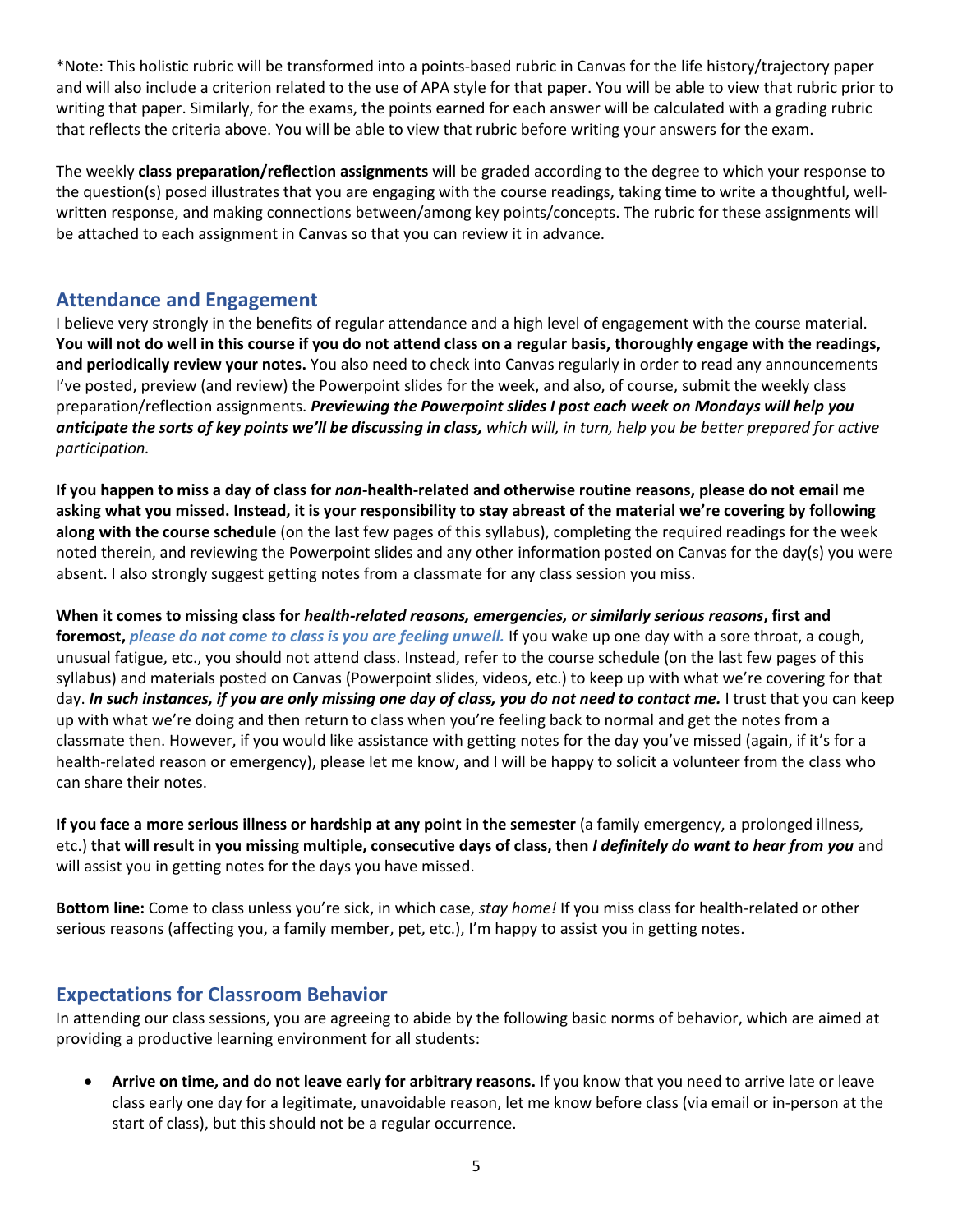- **Please do not begin putting away your notes and shuffling things around as the class period nears its end.** This can be distracting for everyone. I keep an eye on the clock and will make sure to end class on time.
- **Do not chat with your neighbors during lectures; it is** *very* **distracting for everyone**. I'm sure you've all had a class where a pair of friends sitting next to each other constantly talked or whispered to one another. That's not an acceptable practice in a college classroom.
- **Interact with your fellow classmates and me respectfully,** which involves being attentive when others are speaking, thoughtfully considering different points of view, and couching your points in a constructive manner.
- **Limit your distractions by turning off your cell phone and stowing it in your purse or backpack, and only use a laptop for class-related reasons, such as to access the readings posted on Canvas when we are discussing them**. You may think you can multi-task well, but research demonstrates that none of us are very good at it. You are not encoding and retaining information if you are texting/typing while I'm lecturing or while we're engaging in a discussion. Along these same lines, if there is something you want to google, make a note of it to do after class. Finally, I also recommend that instead of typing notes on your computer during class that you use a pen and paper because there is evidence that the physical act of writing helps you learn better than typing does. See for yourself:<https://www.scientificamerican.com/article/a-learning-secret-don-t-take-notes-with-a-laptop/>

**Bottom line:** *Be engaged in the present moment and be considerate of those around you*. It's a way of being that will serve you well in a variety of professional and personal settings throughout your life.

## **Policies on Make-ups and Late Assignments**

The following policies are aimed at treating everyone equitably with regard to course expectations and due dates:

- *Make-up exams will be allowed in rare circumstances for students with legitimate reasons* (for example, LCSCsanctioned absences\*) **who communicate with me in advance**. Emergency situations\*\* and serious illnesses\*\*\* can also warrant an exam make-up, but in all but the direst circumstances, *you must contact me prior to the exam availability period in order for me to consider a request for a make-up.*
- *The weekly class preparation/reflection assignments typically cannot be made up or turned in late.* Their main purpose is to help you prepare for class discussions, so doing them after the fact defeats that purpose. Also, remember that your lowest grade on one of these assignments is dropped, so if you happen to miss one, it will not affect your grade in any way. Rare exceptions to this policy may be made in the case of serious, ongoing medical or personal issues or emergencies; see below for more on these exceptions.
- **Except for in extenuating circumstances, life history/trajectory papers not turned in by the deadline will receive an automatic half-letter-grade (5%) deduction for every 12 hours they are late.** For example, if you turn in your paper after midnight on the date it is due but before noon the next day, 5% will be deducted; if you turn it in after noon but before midnight that next day, 10% will be deducted, and so on. *If you think you have an extenuating circumstance, you must contact me before the paper is due.* I will handle such claims on a caseby-case basis. Please note: because those papers are due during finals week, *they cannot be turned in any later than Thursday, May 12, at midnight.*

**\*LCSC-sanctioned excused absences include required absences related to NAIA sports participation or ASLCSC officer responsibilities. You must notify me by email in advance of LCSC-sanctioned absences in order for me to consider an exam make-up.** If you ever need to submit a class preparation/reflection assignment that is due while you are out of town for a sanctioned absence, you will simply submit it on Canvas before you leave or from wherever you're located while travelling.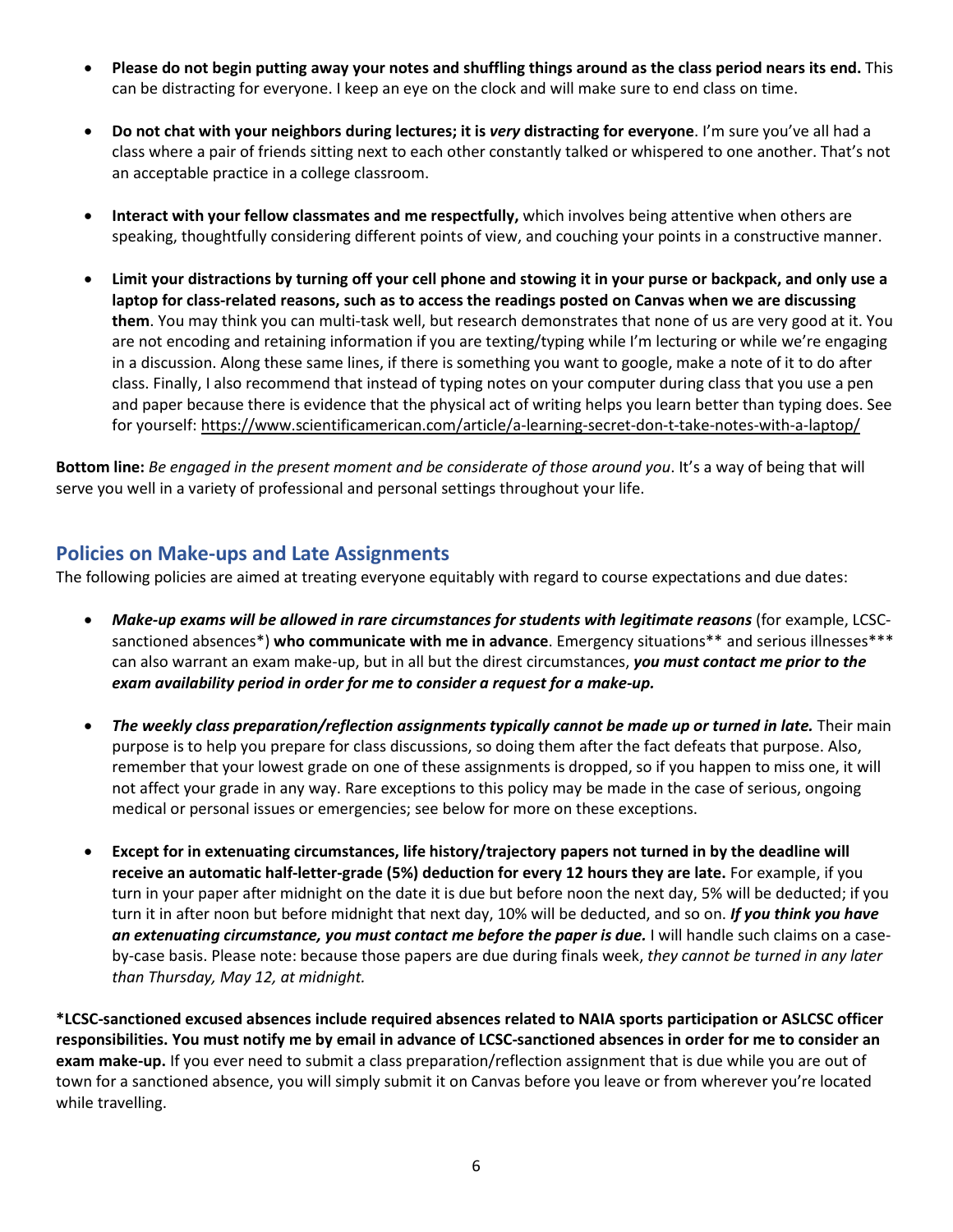**\*Emergencies are serious, unforeseen medical or personal situations affecting you, a family member, a pet, etc., that require immediate attention**. If you face an emergency situation during the semester, please attend to it; then notify me as soon as you are able, and we will work together to figure out appropriate accommodations. Please be prepared to meet with me to discuss the issue if necessary.

**\*Serious, extended illnesses and hardships:** If you come down with a serious illness or serious personal hardship during the semester that may prevent you from submitting a weekly assignment, taking an exam, etc., *let me know as soon as possible, before the due date(s)*, and in those cases, we will work together to figure out appropriate accommodations. (Providing medical documentation is helpful but not always necessary, depending on the illness/issue.)

#### **Academic Integrity**

All of your written work, and ideas expressed therein, must be your own work. Following standard practice for academic writing, you will, of course, be asked to integrate and cite insights and occasional key quotes from the assigned readings, but you must do this in an original way (i.e., you must think about the material yourself and synthesize the material yourself) and not rely on summary sources of information such as Wikipedia or any of the variety of websites that you might google to look up sociological concepts and theories. **The point of taking a college class is for you to grapple with the assigned readings and other course materials and demonstrate that you have gained an independent understanding of them.**

With the preceding points squarely in mind, any instance of plagiarism, cheating, or other form of academic dishonesty will not be tolerated. **If you plagiarize or otherwise cheat on an assignment, exam, or paper you will automatically receive a zero** on that assignment/exam/paper, which will lower your overall grade substantially, and I will report the incident to the Vice President of Student Affairs, which will result in a formal sanction. I also reserve the right to assign you **a failing grade for the entire course** in especially egregious cases, such as copying full sentences directly from a website, the textbook, another student's paper, or other sources and presenting them as your own. Also, you should never share your written work (a draft of a paper, a paper written for a previous class, etc.) with another student except for in the context of a formal peer review initiated by an instructor.

The best approach for avoiding academic dishonesty is to carefully read the assigned chapters/articles, give them some thought, and then put ideas into *your own words* in a way that demonstrates that you understand the material, and, when appropriate, cite key ideas and instances of paraphrasing and occasionally include especially relevant direct quotes from others (properly noted with quotation marks around exact phrasing and introduced with a signal phrase). **For a review of how to properly integrate information from the assigned readings in your writing, reference the "Writing Resources" section of the "Important Course Resources" module in Canvas.** It contains articles and guides on how to properly cite sources and avoid plagiarism, including a link to the Indiana University Plagiarism Tutorials, which are very detailed.

*If you have any questions about what is meant by the terms "academic dishonesty" or "plagiarism," please ask me for an explanation or clarification.* As the old saying goes, ignorance of the law (or basic concept and policy in this case) is no excuse. Please do not jeopardize your academic future by engaging in such foolish behavior.

**Finally, another key aspect of academic integrity has to do with the final grade you earn in the class**. Final grades are based on the total points you earn throughout the semester on graded assignments as well as any extra credit you may earn, as detailed in the "Assignments and Grading" section of this syllabus. **Under no circumstances should you ask for extra points to be awarded or for extra credit opportunities at the end of the semester because your final grade is not as high as you were hoping that it would be** (for the purposes of scholarships, sports eligibility, or any other reason). Doing so would be asking me to treat you differently than I treat your classmates, which would be unfair to them and therefore ethically problematic. If you ever have any questions about your grades on particular assignments and/or believe that I have made a grading error, you can address your concerns to me, in writing (via email), within one week of when an assignment has been graded. Any such questions or concerns should be specific and reference the grading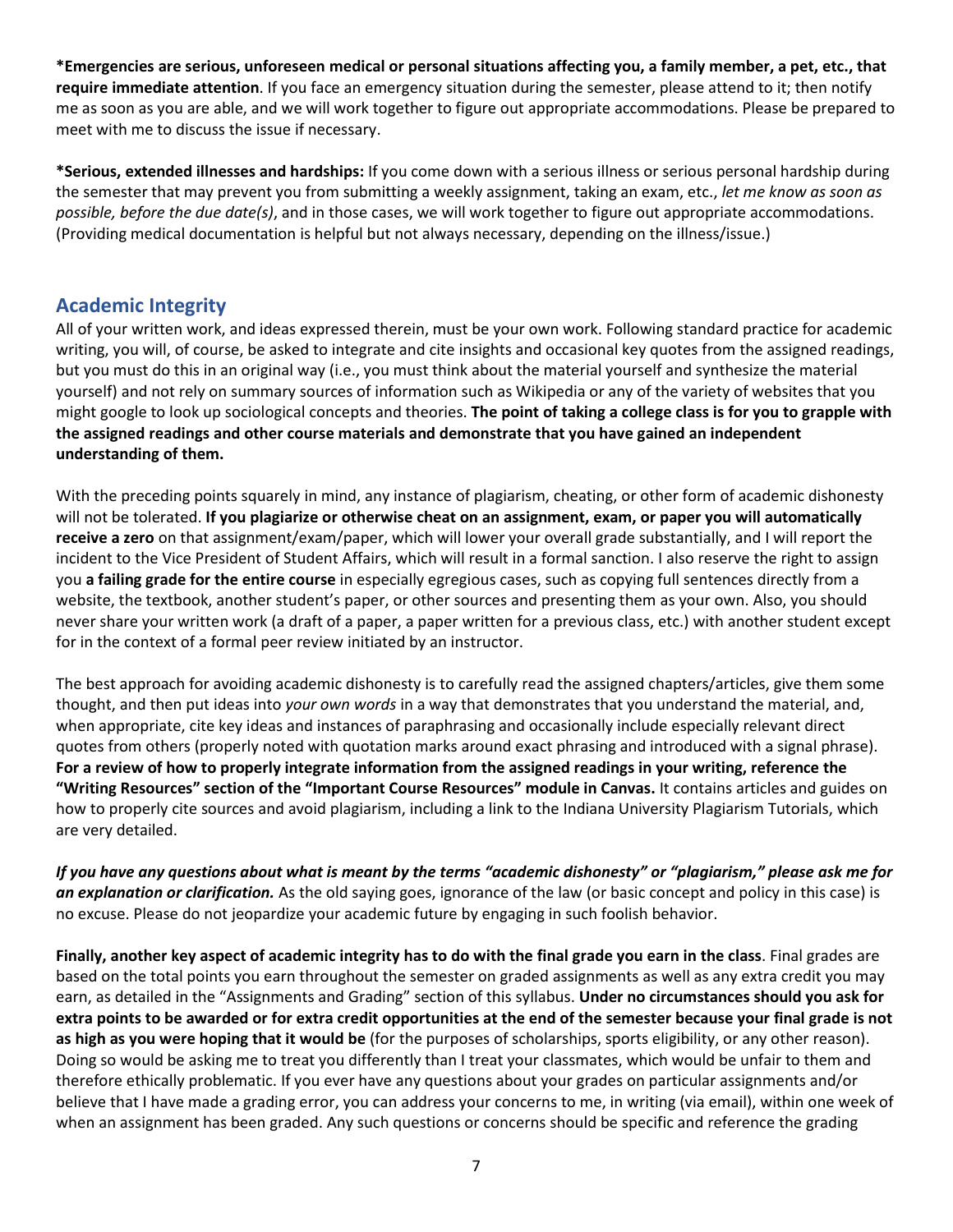criteria (and rubric, if applicable) for the assignment. If warranted, we will then meet to discuss your concerns/questions in order to clarify how the assignment was graded.

## **Documented Accessibility Needs**

If you have a documented need for accommodations to ensure accessibility, please let me know during the first couple of weeks of the semester, and we will work together to ensure appropriate accommodations.

## **Audio/Video Recording**

Any type of picture-taking or audio/video recording of our class sessions is prohibited. We cover sensitive and controversial issues in this course, and everyone should feel free to discuss such issues in an open manner without fear that their words will be taken out of context. If you have trouble listening to lectures and taking part in discussions and taking notes at the same time, we can find a solution through a combination of practice/skill-building on your part and supplemental notes from another student if necessary. Also, the Powerpoint slides will be posted on Canvas, so you can always print out or review those as needed.

## **Contacting Me and Office Hours**

If you have questions about the course material or would like to further discuss any of the topics we are covering, please come chat with me during my office hours, **Tuesdays and Thursdays, 1:30-2:30**. Office hours are specifically for students, so don't be shy about using them – they're meant for you!

**If you would like to schedule a specific meeting time during those office hours, send me an email a day or two in advance, and I'll pencil you in for your preferred time.** Otherwise, you can simply drop by my office, SPH 222, or, if you prefer to use Zoom, use this direct link during those regularly scheduled times[: https://lcsc.zoom.us/j/84258147040.](https://lcsc.zoom.us/j/84258147040) If you join my office hour via Zoom, you will enter a virtual waiting room. I will admit you as soon as I see you in the waiting room unless I'm already meeting with another student, in which case you may experience a 5-15-minute delay in being admitted.

**If you cannot meet during my regular office hours, I'm happy to set up an appointment with you for a different time.** You can chat with me after class to set up an alternative time or simply email me such a request.

**If you need to contact me for quick questions or to relay information to me outside of office hours or class time, the best way to reach me is via email at leearles@lcsc.edu**. (Please note, this is not an lcmail address*.* Your email may automatically enter an lcmail address when you start typing my name or address, but make sure you are actually sending your email to my lcsc.edu address. Otherwise, I may not receive it.) I check email on weekdays before 5 p.m. and will typically respond within 24-48 hours. If your question/issue requires more than a brief response, I may request that we schedule a meeting to discuss things further. Also, this should go without saying, but when emailing me (or any of your other professors) be sure to compose your email as you would to any other professional contact. Include a subject line, a proper salutation (e.g., "Dear Prof. Earles"), and use good writing. **All this being said, please use email sparingly. After all, for most basic questions about the class, you can likely find the answers in this syllabus or catch me right after class to chat.**

## **Course Schedule**

The following course schedule is subject to change depending on our progress in covering the material, circumstances beyond our control, etc. Any changes will be announced in class and/or via Canvas, so please get in the habit of checking your lcmail and Canvas a few times a week so that you are aware of any time-sensitive announcements I might make. Also, **it is your responsibility to know what is announced in class, whether or not you are present at the time.** I will post *major* announcements on Canvas, but I also sometimes make brief announcements at the start of class.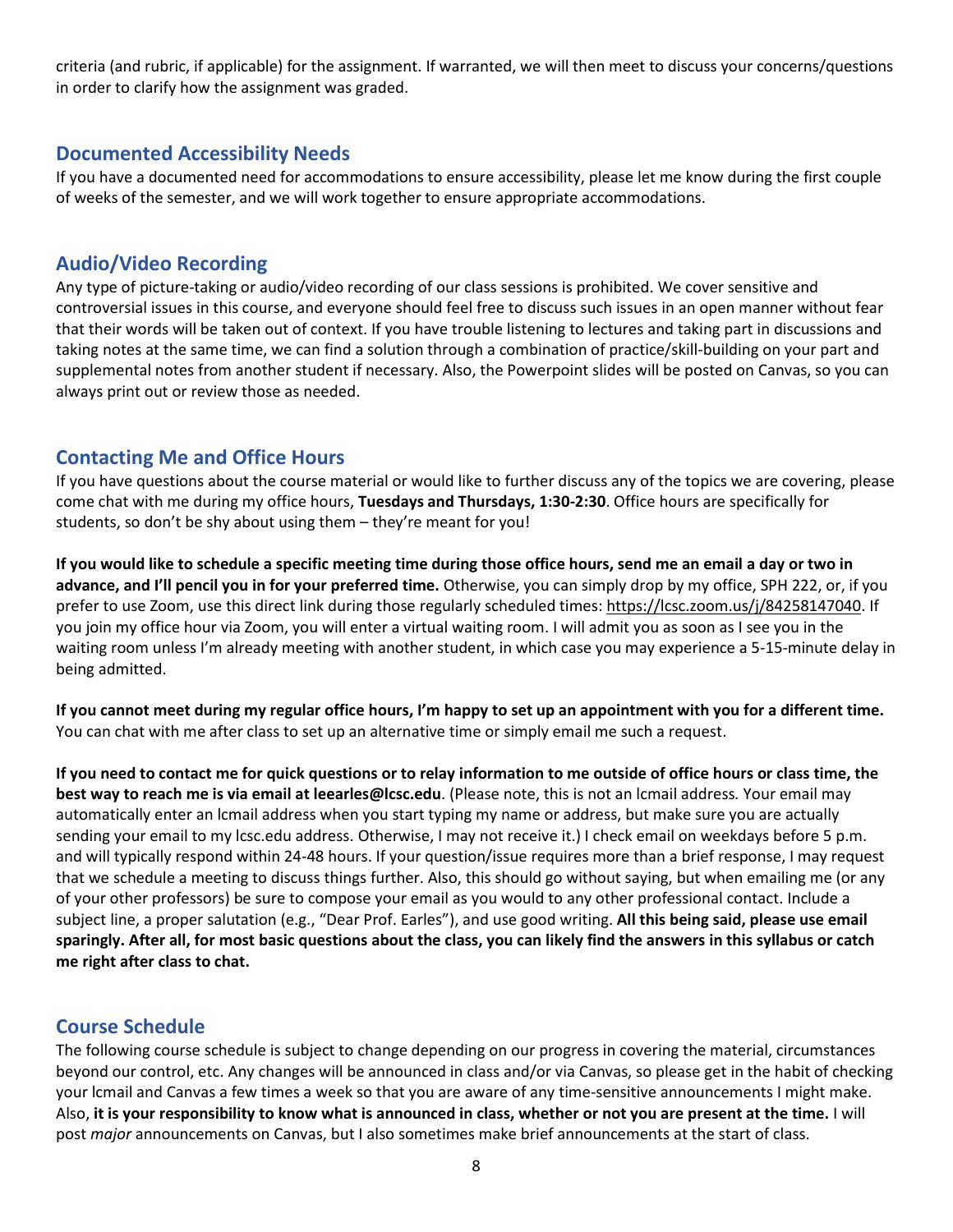**Your active engagement with each week's assigned readings is key to your success in this class.** The readings listed for each week include readings from the Skolnick and Skolnick book (noted below by the reading number and the author's last name) and readings that are posted in Canvas in the "Readings" module (noted below by author and title). **All readings should be completed** *prior* **to class on the day for which they are listed** (Tuesday or Thursday) and, for the most part, they are listed in the order in which you should read them. **Remember that you can review each week's Powerpoint slides in Canvas sometime between Monday afternoon/evening** (when I post them) **and Tuesday before class**, which can help you see how we will be approaching and discussing the assigned readings.

**The weekly class preparation/reflection assignments are due by 1:30 p.m. on Tuesdays or Thursdays, depending on the week (see below).** You will find these assignments in the weekly modules and on the Assignments page in Canvas. They will be posted by Friday afternoons for the following week.

**As a reminder, be sure to have the Skolnick and Skolnick book and the other assigned readings with you in class.**

#### **Week 1 (1/18, 1/20): Introduction to the course and to sociology**

*Reading:* This syllabus

#### **Week 2 (1/25, 1/27): Why study marriage and family from a sociological perspective?**

*Reading*: **Tuesday:** Skolnick and Skolnick: "Introduction" (pp. 1-11), "The Changing Family" (pp. 13-14), and Reading 1 (Goode)

 **Thursday:** Skolnick and Skolnick: Reading 2 (Giddens) Canvas: Baca Zinn, "Feminist Rethinking from Racial Ethnic Families"

*\*Class preparation/reflection assignment due by 1:30 p.m. on Thursday*

### **Week 3 (2/1, 2/3): Perceived threats to the family: Conservative, liberal, and feminist perspectives on the idea of a "crisis" in marriage and family**

*Reading:* **Tuesday:** Skolnick and Skolnick: Reading 4 (Giele)

 Canvas: Coontz, "There is No Such Thing as the 'Traditional Male Breadwinner'" and "Marriage is Not Antidote to Poverty," and Page, "Kids were fighting in school. Dads began patrolling campus, and the violence stopped."

**Thursday:** Canvas: Coontz, "Bra Burners and Family Bashers"

*\*Class preparation/reflection assignment due by 1:30 p.m. on Thursday*

#### **Week 4 (2/8, 2/10): The central importance of gender in the study of marriage and family**

*Readings*: **Tuesday:** Skolnick and Skolnick: "Sex and Gender" (pp. 75-78), and Reading 5 (Jackson) Canvas: Collins, "The Ice Cracks" and Coontz, "The Family, Masculine and Feminine Identity […]"

#### *\*Class preparation/reflection assignment due by 1:30 p.m. on Thursday*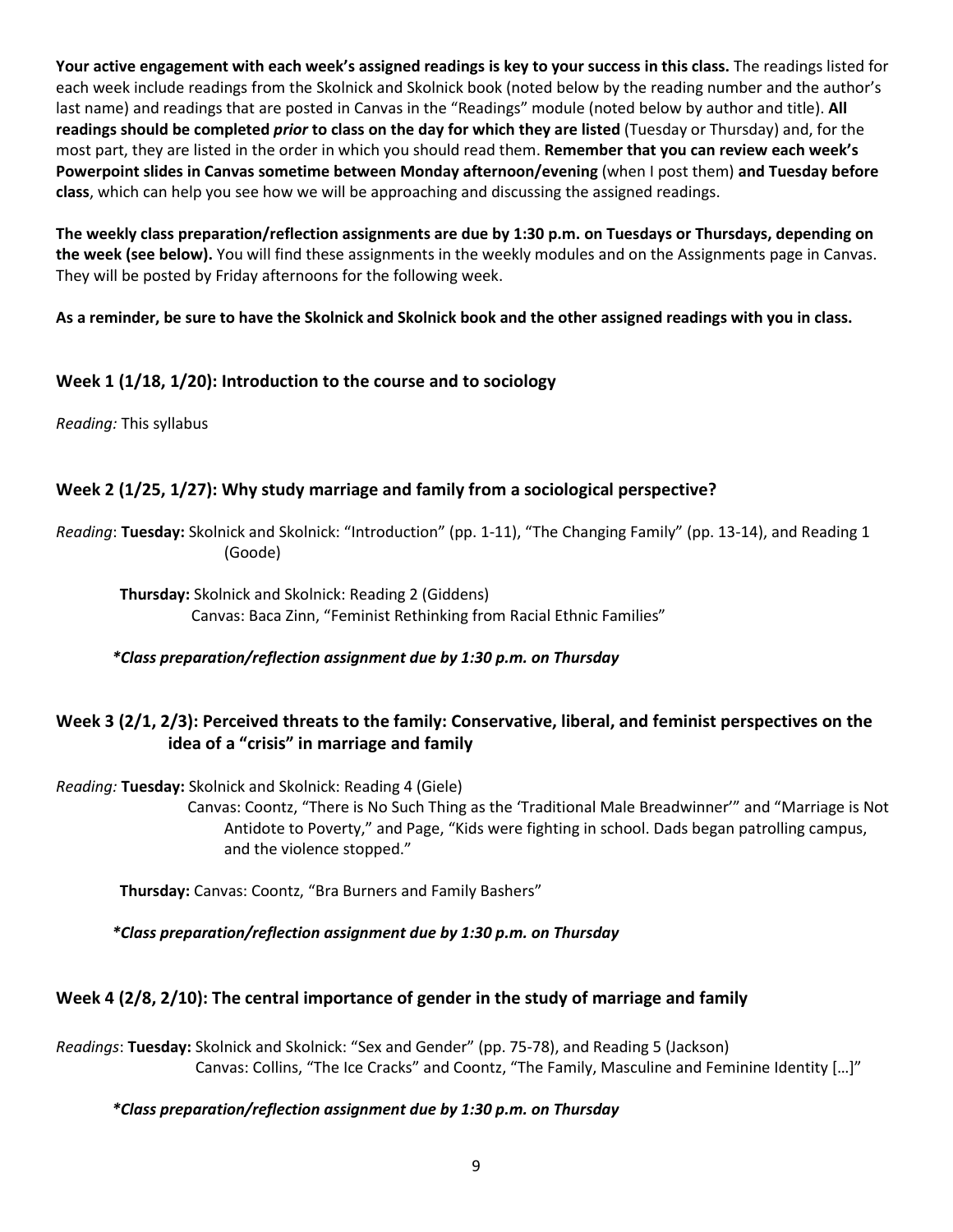## **Week 5 (2/15, 2/17): Dating, sex, and relationships (not necessarily in that order)**

*Readings*: **Tuesday:** Canvas: Coontz, "'First Comes Love, Then Comes Marriage […]" (pp. 253-273 only) and Bailey, "Sexual Revolutions" Skolnick and Skolnick: Reading 7 (Armstrong, Hamilton, and England)

**Thursday:** Canvas: Lang, "How the Pandemic Fueled the Rise of 'Intentional' Dating," and Lamont, "We Can Write the Scripts Ourselves"

*\*Class preparation/reflection assignment due by 1:30 p.m. on Thursday*

#### **Week 6 (2/22, 2/24) Modern coupling: from dating to marriage or… another path?**

*Readings*: **Tuesday:** Skolnick and Skolnick: Readings 19 (Settersten and Ray), 6 (Gerson), and 8 (Regnerus and Ueker)

 **Thursday:** Skolnick and Skolnick: Reading 9 (Cherlin) Canvas: Ansari, "Searching for Your Soulmate," and Khazan, "The Luxury of Waiting for Marriage […]"

*\*Class preparation/reflection assignment due by 1:30 p.m. on Thursday*

#### **Week 7 (3/1, 3/3): Modern coupling (continued) and FIRST EXAM**

*Readings*: **Tuesday:** Canvas: Bolick, "All the Single Ladies;" Rich, "Craving Freedom, Japan's Women Opt Out of Marriage," and Fry and Parker, "Rising Share of U.S. Adults Are Living Without a Spouse […]"

*\*Class preparation/reflection assignment due by 1:30 p.m. on Tuesday*

*\*\*First exam posted in Canvas on Thursday, 3/3, at 3:00 p.m., due by Tuesday, 3/8, at noon.*

#### **Week 8 (3/8, 3/10): Happily ever after? Sometimes yes, sometimes no**

*Readings*: **Tuesday:** Skolnick and Skolnick: Reading 10 (Skolnick) Canvas: Ludden, "Why Relationships Can Fail Even When We Do Everything Right," and Gadoua, "Three Reasons Why You Shouldn't Marry for Love"

 **Thursday:** Skolnick and Skolnick: Reading 12 (Rutter) Canvas: Miller, "The Divorce Surge is Over[…]," and Brown and Lin, "Gray Divorce"

*\*Class preparation/reflection assignment due by 1:30 p.m. on Thursday*

*Reminder: First exam due by Tuesday, 3/8, at noon.*

### **Week 9 (3/15, 3/17): Parenting (or not)**

*Readings*: **Tuesday:** Skolnick and Skolnick: "Parents and Children" (pp. 189-192), and Reading 14 (Cowan and Cowan) Canvas: Coltrane, "Fathering," and Schoppe-Sullivan and Adamsons, "How Dads Make a Difference for their Children"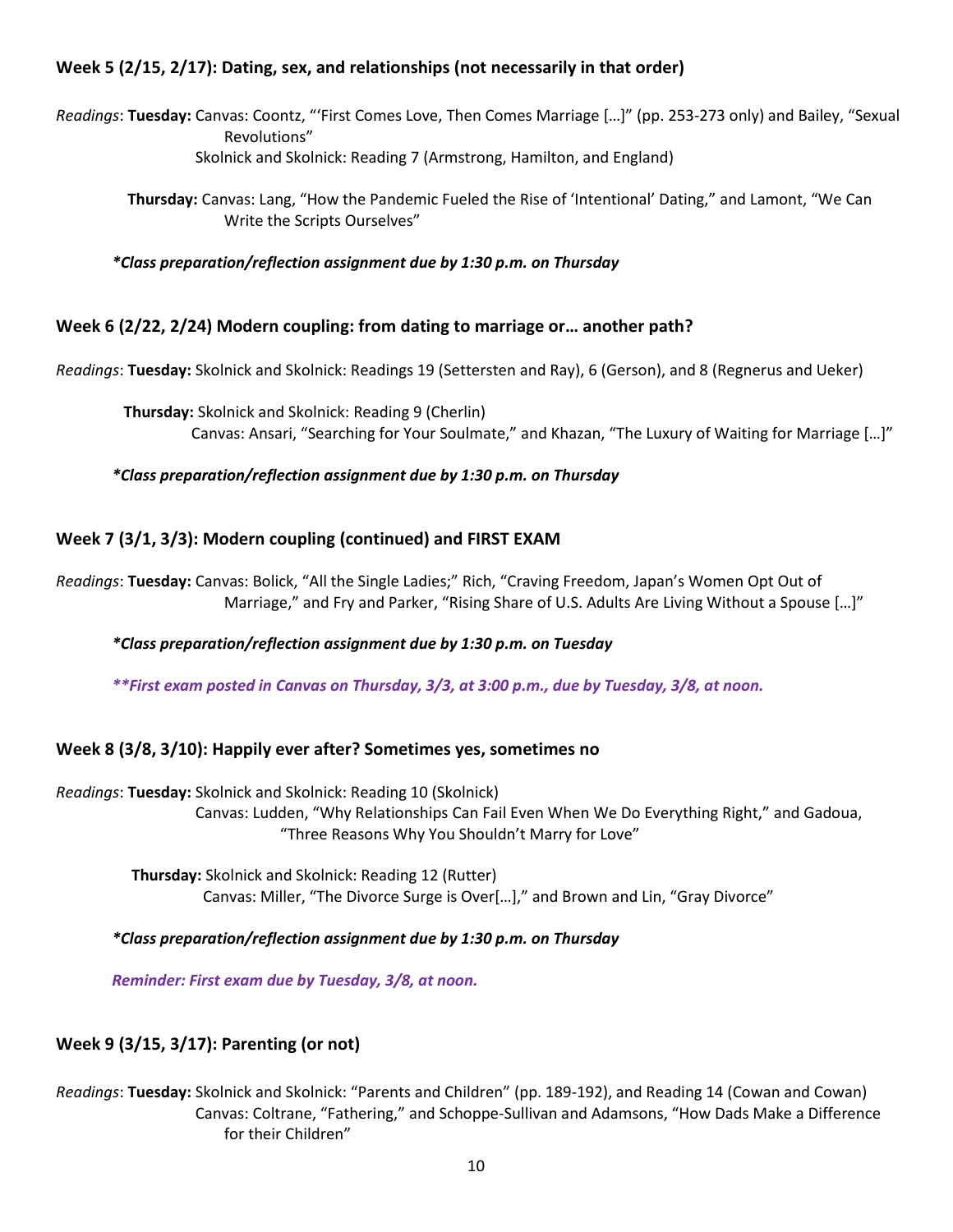**Thursday:** Canvas: Overall, "Think Before You Breed;" Settle and Brumley, "'It's the Choices You Make […]';" Tavernise, "Why Birthrates Among Hispanic Americans Have Plummeted;" and Valenti, "Not Wanting Kids is Entirely Normal"

*\*Class preparation/reflection assignment due by 1:30 p.m. on Thursday*

### **Week 10 (3/22, 3/24): Childhood and family life in the contemporary U.S.**

*Readings*: **Tuesday:** Skolnick and Skolnick: Readings 17 (Mintz) Canvas: Lareau, "Invisible Inequality […]" and Miller, "The Relentlessness of Modern Parenting"

**Thursday:** Skolnick and Skolnick: Reading 18 (Furstenberg)

*\*Class preparation/reflection assignment due by 1:30 p.m. on Thursday*

### **\*Spring Break (3/28-4/1)\***

#### **Week 11 (4/5, 4/7): Family, work, and the economy**

*Readings*: **Tuesday:** Skolnick and Skolnick: "Families in Society" (pp. 303-307), and Readings 20 (Hochschild) and 21 (Stone) Canvas: Coontz, "Why Gender Equality Stalled"

**Thursday:** Lindemann, "Work-Life Balance is a Lie and Coronavirus is Exposing It," and Pinsker, "The Pandemic is Making Dads Reevaluate Their Work-Life Balance"

*\*Class preparation/reflection assignment due by 1:30 p.m. on Tuesday*

#### **Week 12 (4/12, 4/14): Family, work, and the economy (continued…)**

*Readings*: **Tuesday:** Skolnick and Skolnick: Reading 23 (Rubin) Canvas: Newman and Chin, "The Missing Class"

**Thursday:** Skolnick and Skolnick: Reading 24 (Skolnick)

*\*Class preparation/reflection assignment due by 1:30 p.m. on Thursday*

#### **Week 13 (4/19, 4/21): Aging within and outside of family settings and SECOND EXAM**

*Readings:* **Tuesday:** Skolinck and Skolnick: Reading 28 (Bookman and Kimbrel) Canvas: Russo, "Older Singles Have Found a New Way […]" and Fried, "Making Aging Positive"

#### *\*Class preparation/reflection assignment due by 1:30 p.m. on Tuesday*

*\*\*Second exam posted in Canvas on Thursday, 4/21, at 3:00 p.m., due by Tuesday, 4/28, at noon.*